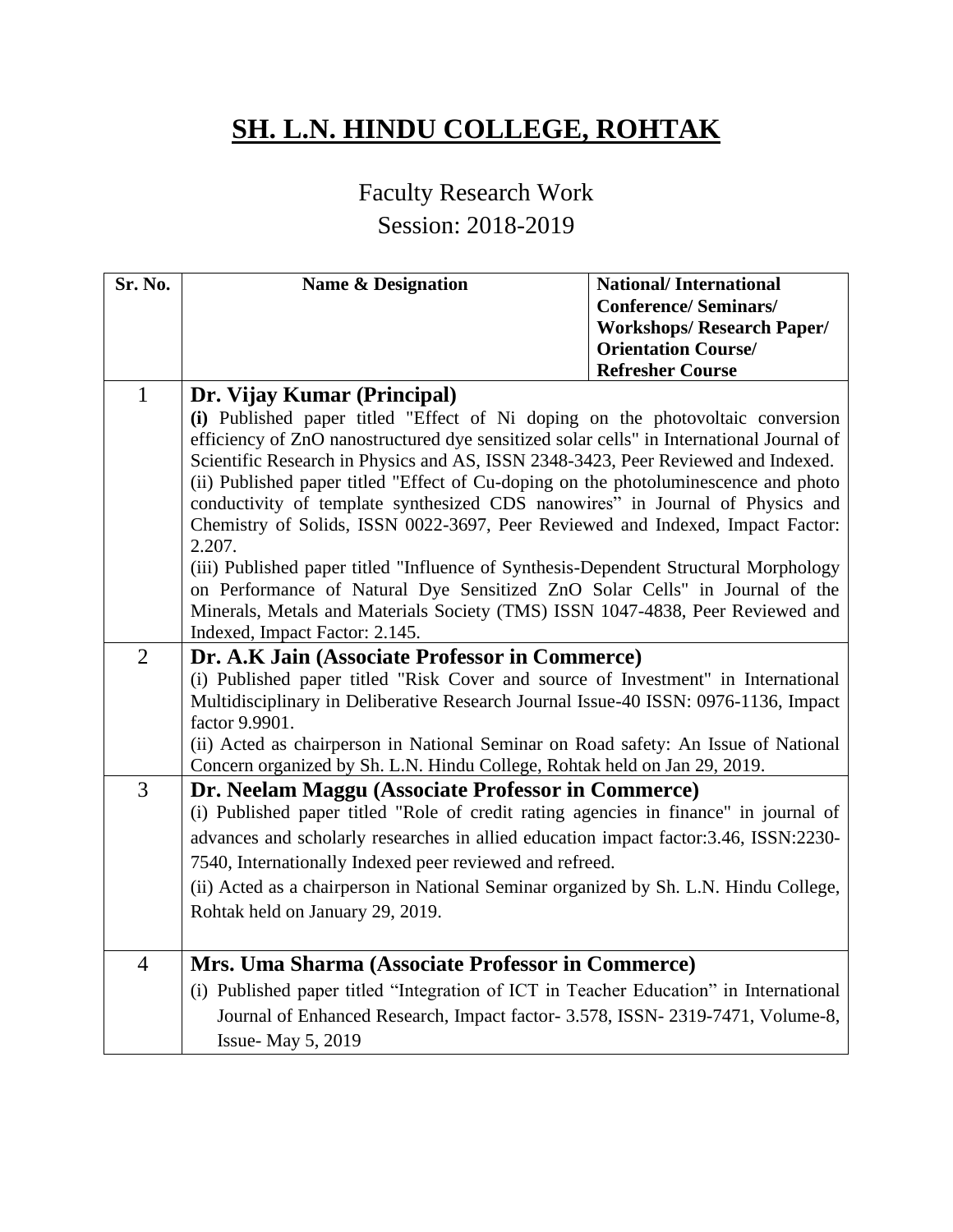|                | (ii) Acted as co-chairperson in National Seminar organized by Sh. L. N. Hindu                                                                                                                                                                                                                                                                                                                                                                                                                                                                                                                                                                                                                                                                                                                                                                                                                                                                                  |
|----------------|----------------------------------------------------------------------------------------------------------------------------------------------------------------------------------------------------------------------------------------------------------------------------------------------------------------------------------------------------------------------------------------------------------------------------------------------------------------------------------------------------------------------------------------------------------------------------------------------------------------------------------------------------------------------------------------------------------------------------------------------------------------------------------------------------------------------------------------------------------------------------------------------------------------------------------------------------------------|
|                | College, Rohtak held on January 29, 2019.                                                                                                                                                                                                                                                                                                                                                                                                                                                                                                                                                                                                                                                                                                                                                                                                                                                                                                                      |
| 5              | Mrs. Rashmi Chhabra (Assistant Professor in Commerce)<br>(i) Published paper titled "A study on factors affecting doctor's prescription behaviors<br>towards the relationship management practices offered by pharmaceutical<br>companies in Haryana" in Journal of emerging Technologies and Innovative<br>research (UGC approved and 5.87 impact factor) International open Access<br>journal.<br>(ii) Presented a paper titled "Advancing Road Safety in India Implementation is the<br>key" in National seminar organized by Sh. L.N. Hindu college, Rohtak held on<br>January 29, 2019.<br>(iii) Acted as a convener of National Seminar on Road Safety held on Jan, 29, 2019.<br>(iv) Attended National Workshop on Learning through case-study method organized<br>by Department of Commerce, Government P.G. College for Women, Rohtak held<br>on February 17-19, 2019.                                                                                |
| 6              | Dr. Rajesh Gahlawat (Assistant Professor in Commerce)<br>Presented a paper titled "Digital marketing Revolution in India" in 71 <sup>st</sup> All India<br>(i)<br>Commerce Conference organized by Department of commerce osmania<br>University, Hydrabad held on December 20-22, 2018.<br>(ii) Presented a paper titled "Road Safety Importance of traffic signals and how to<br>follow it" in National Seminar organized by Sh. L.N. Hindu College, Rohtak held<br>on January 29, 2019.                                                                                                                                                                                                                                                                                                                                                                                                                                                                      |
| $\overline{7}$ | Dr. Shalu Juneja (Assistant Professor in Commerce)                                                                                                                                                                                                                                                                                                                                                                                                                                                                                                                                                                                                                                                                                                                                                                                                                                                                                                             |
|                | (i) Published paper titled "Perception of Recognized Intermediaries About Equity<br>Derivatives Market in India" in International Journal of Research in Engineering,<br>IT and Social Sciences, $ISSN - 2250 - 0588$ , Volume 8, Issue 7, July, 2018.<br>(ii) Published Chapter titled "E-Communication in the Modern Era: Some Issues" in<br>book 'Management, Practices and Innovation' in 2018, ISBN - 10299.<br>(iii) Presented a paper titled "E-Communication in the Modern Era: Some Issues" in<br>National Seminar organized by MAIT, Delhi held on November 3, 2018.<br>(iv) Acted as Co-chaired person in National Conference organized by MAIT, Delhi<br>on November 3, 2018.<br>(v) Participated in one day workshop in University cell against sexual harassment,<br>BPSMV, Khanpur-Kalan, Sonipat held on November 27, 2018.<br>(vi) Attended Orientation Programme from 20-11-2018 to 18-12-2018 organized by<br>BPSMV, Khanpur-Kalan, Sonipat |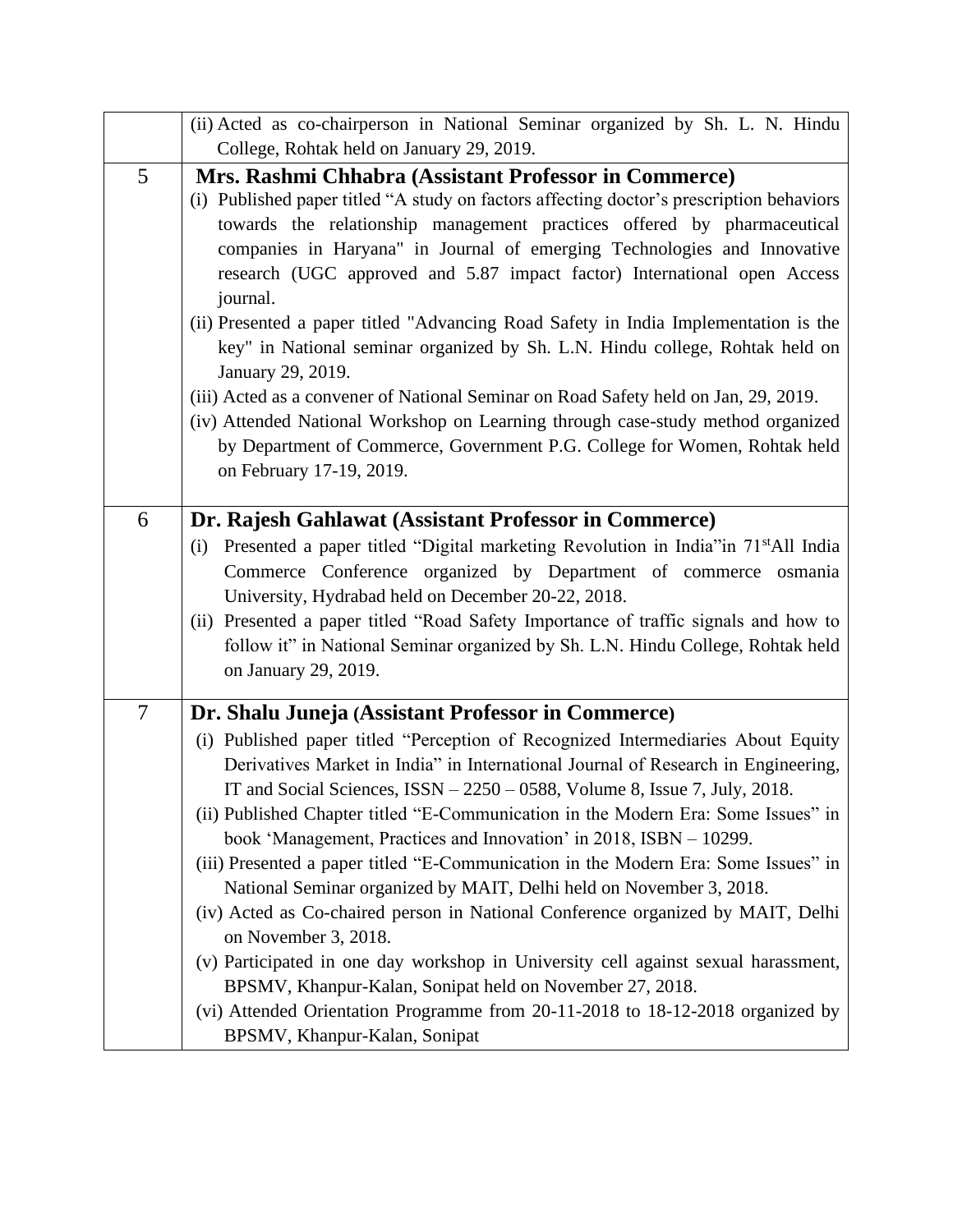|    | (vii) Presented a paper titled "Awareness of Traffic Signals" in National Seminar                                                                                |
|----|------------------------------------------------------------------------------------------------------------------------------------------------------------------|
|    | organized by Sh. L.N. Hindu College, Rohtak held on January 29, 2019.                                                                                            |
|    |                                                                                                                                                                  |
| 8  | Dr. Deepti Sharma (Assistant Professor in Commerce)                                                                                                              |
|    | (i) Published paper titled "A Study of Risk and Return Analysis of Selected IT                                                                                   |
|    | Software Companies on the Basis of Market Capitalization in India" in Universal                                                                                  |
|    | Review Journal, Volume 8, Issue 4, April 2019, ISSN – 2277 – 2723.                                                                                               |
|    | (ii) Published paper titled "Celebrity endorsement: An Analytical Review" in Journal                                                                             |
|    | of Advances and Scholarly Researches in Allied Education, Volume 16, Issue 2,                                                                                    |
|    | February 2019, ISSN - 2230 - 7540.                                                                                                                               |
|    | (iii)Presented a paper titled "Banking Reforms: An Analytical Review" in                                                                                         |
|    | International Conference organized by Vaish Arya Kanya Mahavidyalalya,                                                                                           |
|    | Bhadurgarh held on February 9, 2019.                                                                                                                             |
|    | (iv)Presented a paper titled "Road Safety: Assessment of Awareness Among Youth In                                                                                |
|    | Rohtak District" in National Seminar organized by Sh. L.N. Hindu College,                                                                                        |
|    | Rohtak held on February 9, 2019.                                                                                                                                 |
| 9  | <b>Ms. Nupur Makkar (Assistant Professor in Commerce)</b>                                                                                                        |
|    | (i) Published paper titled- "A Study to Analyse the E-commerce market in India" in                                                                               |
|    | International Journal of Research and Analytical Reviews, Impact Factor-5.75,                                                                                    |
|    | Volume 6, Issue 1, January 2019, ISSN - 2349-5238.                                                                                                               |
|    | (ii) Published paper titled- "Intellectual Property Rights and its Development in India"                                                                         |
|    | in Journal of Emerging Technologies and Innovative Research, Impact Factor-                                                                                      |
|    | 5.87, ISSN-2349-5162, Volume 6, Issue 2, February 2019.                                                                                                          |
|    | (iii) Published paper titled "An Analytical Study on the impact of GST on Indian                                                                                 |
|    | Economy" in International Journal of Multidisciplinary, ISSN-2455-3085, Impact                                                                                   |
|    | Factor- 5.214, Volume-04, Issue- 03, March 2019.                                                                                                                 |
|    | (iv) Published paper titled "A Study on Risk and Return Analysis of Selected IT                                                                                  |
|    | Software Companies on the Basis of Market Capitalization in India" in Universal<br>Review, Impact Factor - 5.7, ISSN - 2277-2723, Volume-8, Issue-4, April 2019. |
| 10 |                                                                                                                                                                  |
|    | Dr. (Mrs.) Neetu Aneja (Assistant Professor in Commerce)<br>(i) Presented a paper titled "Road Safety: Time for Action" organized by Sh. L.N.                    |
|    | Hindu college, Rohtak held on January 29, 2019.                                                                                                                  |
|    | Presented a paper titled "Education is a weapon to change the world" in<br>(ii)                                                                                  |
|    | National Seminar organized by S.J.K College, kalanaur held on February 2, 2019.                                                                                  |
| 11 | Mrs. Seema Gosain, (Assistant Professor in Commerce)                                                                                                             |
|    | Published paper titled "Intellectual Property Rights and its Developments in<br>(i)                                                                              |
|    | India" in Journal of emerging technologies and Innovative Research Impact                                                                                        |
|    | Factor- 5.87, ISSN- 2349-5162, Volume 6, Issue 2, February 2019.                                                                                                 |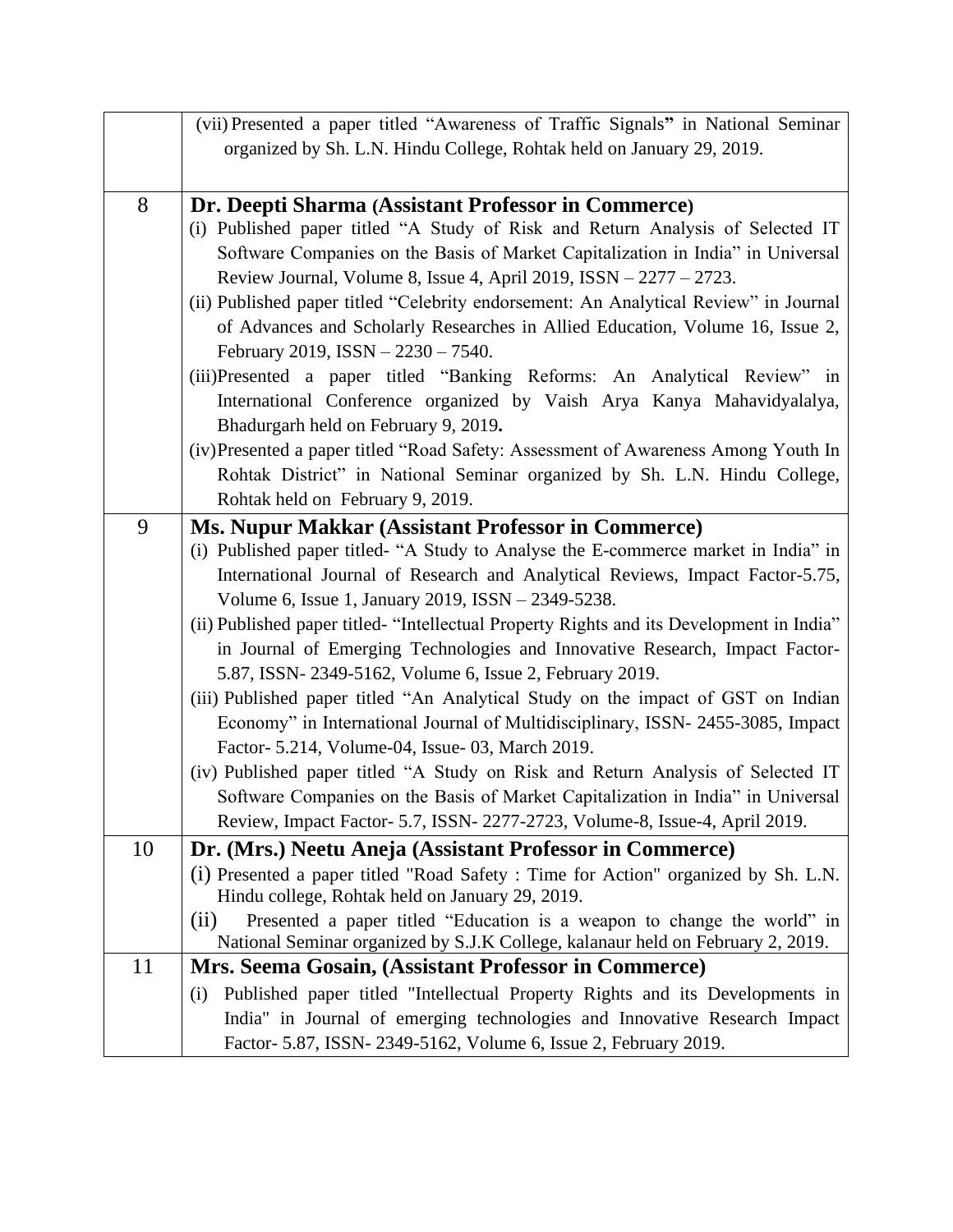|    | (ii) Published paper titled "An Analytical Study on the impact of GST on Indian          |
|----|------------------------------------------------------------------------------------------|
|    | Economy" in International Journal of Multidisciplinary, ISSN- 2455-3085,                 |
|    | Impact Factor- 5.214, Volume-04, Issue- 03, March 2019.                                  |
|    |                                                                                          |
| 12 | Mrs. Nidhi (Assistant Professor in Commerce)                                             |
|    | (i) Presented a paper titled- "Trends of E-Commerce" in National Conference              |
|    | organized by Department of Management, Baba Mastnath Universtiy, Rohtak held on          |
|    | March 28, 2019.                                                                          |
| 13 | Ms Chhavi Luthra (Assistant Professor in Commerce)                                       |
|    | (i) Published paper titled "Relationship between Occupational Status of Women and        |
|    | the Labor Saving Technology" in International Journal of Research and Analytical         |
|    | Review, Volume 5, Issue 4, October 2018, ISSN- 2349-5138.                                |
|    | (ii) Published paper titled "The Power of Marketing Strategy - A Comparative             |
|    | Analysis of HCL Infosystem and HP" in Research Review International Journal of           |
|    | Multidisciplinary, Volume 3, Issue 2, March 2019, ISSN-2455-3085.                        |
|    | (iii) Published paper titled "Celebrity Endorsement - An Analytical Review" in           |
|    | Journal of Advances and Scholarly Researches in Allied Education, Volume 16,             |
|    | Issue 2, March 2019, ISSN- 2230-7540.                                                    |
|    | (iv) Presented a paper titled "Measurement of Attitude and Behavior of Youth towards     |
|    | Road Safety in Rohtak District" in National Seminar organized by Sh. L. N. Hindu         |
|    | College, Rohtak held on January 29, 2019.                                                |
| 14 | Dr. Shikha Phogat (Assistant Professor in English)                                       |
|    | (i) Published paper titled 'Art and philosophy in Timon of Athens" in International      |
|    | Journal of Research in Social Sciences, Vol-9, April 2019 ISSN: 2249-2496                |
|    | Impact Factor: 7.081.                                                                    |
|    | (ii) Presented a paper titled 'Status and performance of Road infrastructure in India.   |
|    | Economic and Social Aspects' iin National Seminar organized by Sh. L.N Hindu             |
|    | College Rohtak held on Jan 29, 2019.                                                     |
|    | (iii)Presented a paper titled – "Analysis of lady Macbeth; s Soliloquy in Act I, Scene 5 |
|    | "organized by Department of English, Chotu Ram Arya PG College, Sonipat held             |
|    | on Feb 8, 2019.                                                                          |
|    | a paper titled "Nature of Translation" in the<br>National Seminar<br>(iv) Presented      |
|    | organized by Gaur Brahman College, Rohtak. held on February 15-16, 2019.                 |
|    |                                                                                          |
| 15 | Dr. Sumit Kumari Dahiya (Assistant Professor in English)                                 |
|    | (i) Published paper titled "Combating Hetronormativity: Representation of Gay            |
|    | Men's lives in The Line of Beauty" in International Refereed Journal, Remarking          |
|    | an Analisation, Volume $-3$ , issue 12, March 2019 ISSN number $-2394 - 0344$ .          |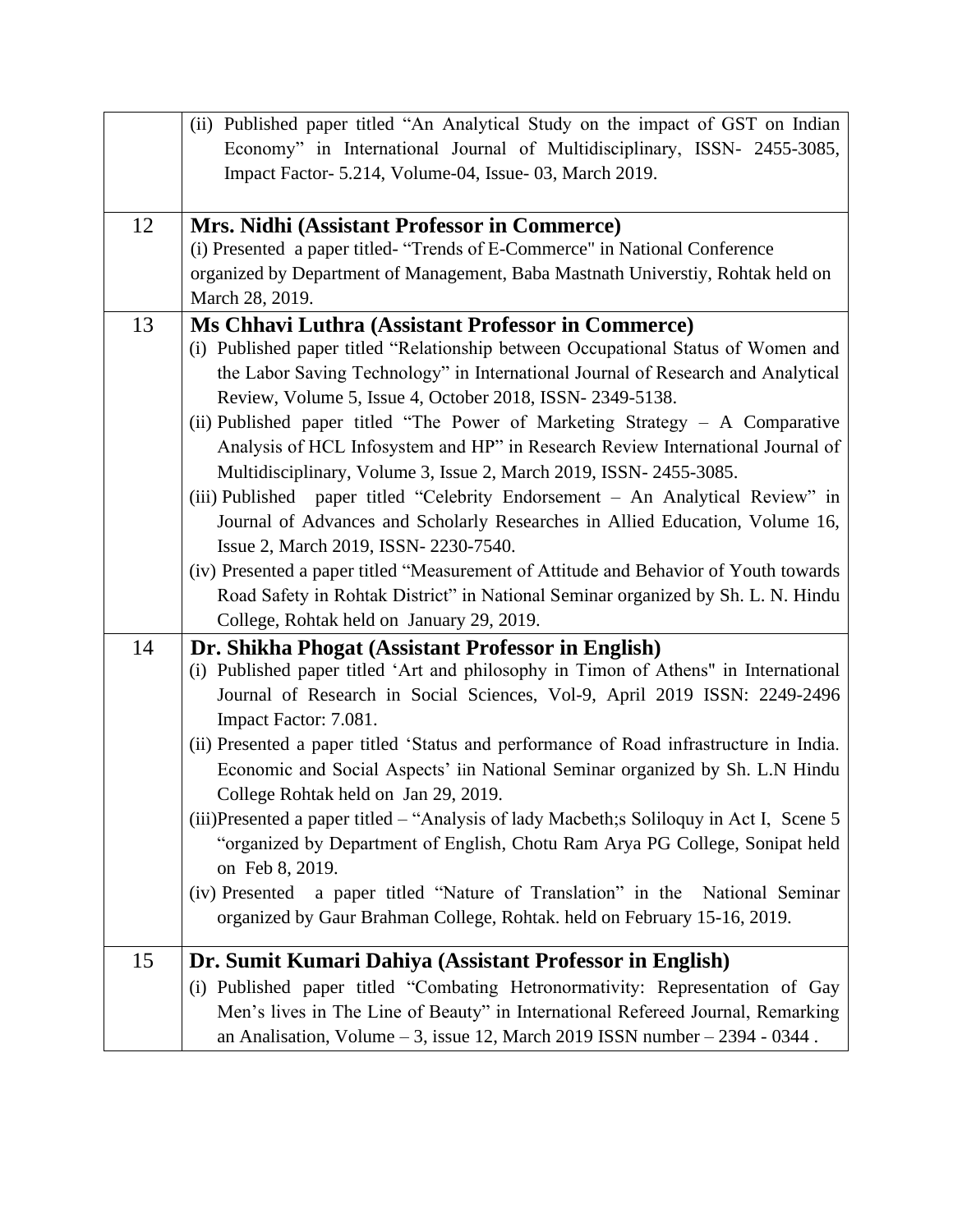|    | (ii) Presented a paper titled "Women Empowerment in Anita Desai's Novel 'Cry The        |
|----|-----------------------------------------------------------------------------------------|
|    | Peacock" in National Seminar organized by IHTM, Rohtak held on November                 |
|    | 17, 2018.                                                                               |
|    | (iii)Attended National Workshop on "Workshop on Start-up India" organized by Pt.        |
|    | NRS, Government College, Rohtak held on October 26, 2018.                               |
|    | (iv)Presented a paper titled "Importance of Road Safety Rules: A Study in Context of    |
|    | India" organized by Sh. L.N. Hindu College Rohtak held on January 29,2019.              |
|    | (v) Attended International Workshop on "Intellectual property Rights" organized by      |
|    | Centre of Biotechnology in collaboration with I.P.R. Cell, M.D.U, Rohatk held on        |
|    | February 11, 2019.                                                                      |
|    | (vi) Presented a paper titled "Role of Chanakya in Vishakhabatta's Mudrarakshasha:"     |
|    | organized by GB Degree College, Rohtak, held on February 15-16, 2019.                   |
|    | (vii) Presented a paper titled "Need for an evergreen Revolution in India" organized by |
|    | Department of Environmental Sciences, MDU, Rohtak held on February 21, 2019.            |
|    | (viii) Presented a paper titled "Need of Self Compassion for Job Satisfaction" in       |
|    | National Seminar organized by Tau Devi Lal College for Women, Murthal                   |
|    | (Sonipat) held on February 23, 2019.                                                    |
|    | $(ix)$ Presented a paper on "Road Safety through 5 E's i.e. Education, Enforcement,     |
|    | Engineering, Environment and Emergency Services" in National Seminar                    |
|    | organised by Pt. Neki Ram Sharma, Government College Rohtak held on March               |
|    | 14, 2019.                                                                               |
|    | (x) Presented a paper titled "Solioquies in Shakespeare's Hamlet" in International      |
|    | conference organized by C.R.A. (P.G.) College, Sonipat held on February 8-10,           |
|    | 2019.                                                                                   |
|    |                                                                                         |
| 16 | Ms. Harshita Chhikara (Assistant Professor in English)                                  |
|    | Published paper titled "The significance of Spices in Socio-cultural Perspective<br>(i) |
|    | and the Psychological life of the Protagonist in the Novel -The Mistress of Spices      |
|    | by Chitra Banerjee Divakaruni" in Impact Journals, $ISSN - 2347 - 4564$ , Volume        |
|    | 6, Issue 12, Impact Factor-, December, 2018.                                            |
|    | (ii) Presented a paper titled "A Comparative Study of Mary Wollstonecraft's A           |
|    | Vindication of the Rights of Women and Virginia Woolf's A Room of One's                 |
|    | Own" in International Conference organized by the English Literary Society of           |
|    | O.P. Jindal University held on March 1-2, 2019.                                         |
|    | (iii) Acted as judge in Division Level Legal Literacy Competition in Pt. NRS            |
|    | Government College held on March 16, 2019'.                                             |
|    | (iv) Presented a paper titled "Literature as a Tool in Upliftment of Law with special   |
|    | reference to To Kill a Mocking Bird" in International Conference organized by           |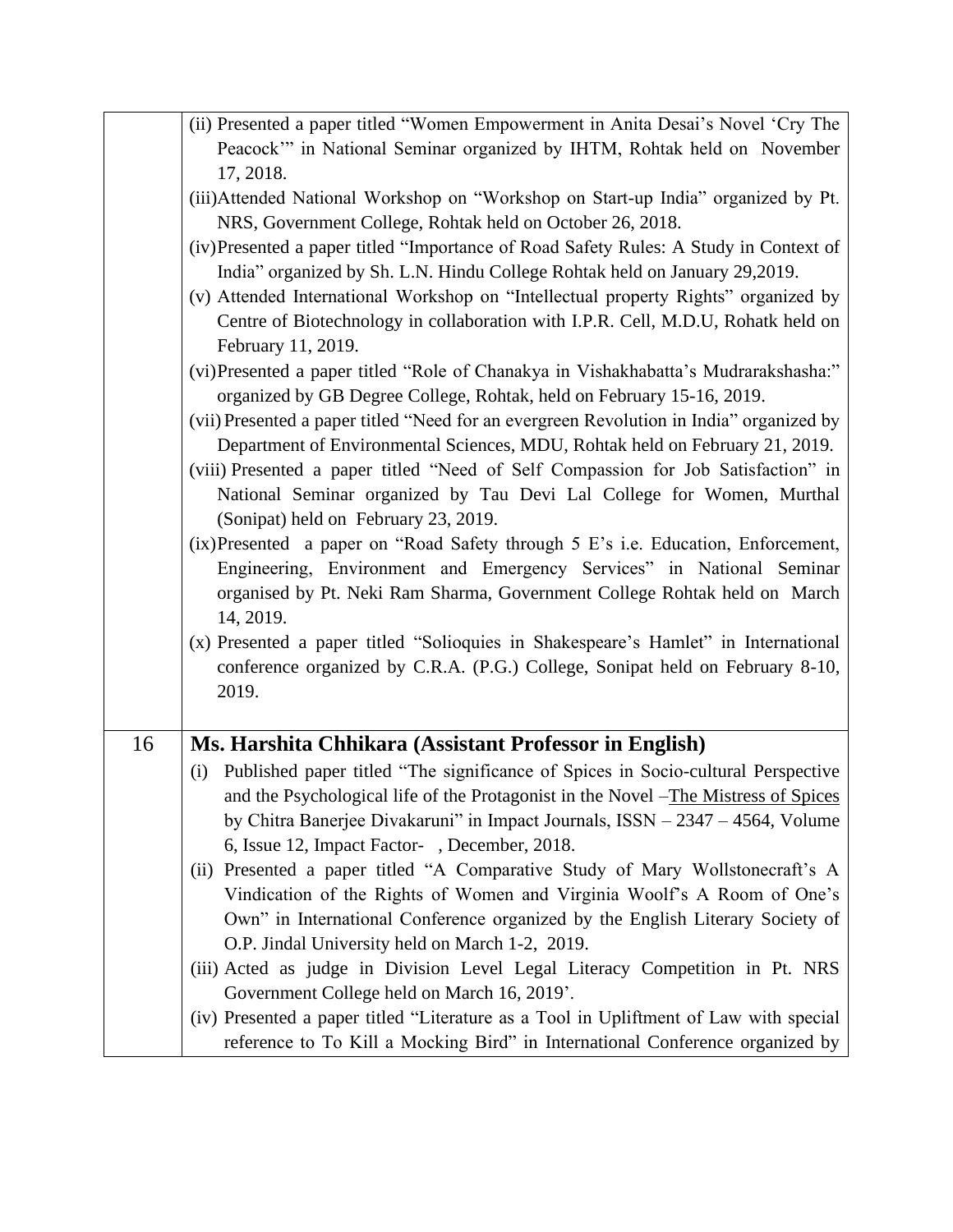|    | Indian Lawyer's Association in collaboration with Faculty of Law, M.D.U.,<br>Rohtak held on April 20, 2019.                                                                                                                                                                                                                                                                                                                                                                                                                                                                                                                                                                                                                                                                                                                                                                                                                                                                                                    |
|----|----------------------------------------------------------------------------------------------------------------------------------------------------------------------------------------------------------------------------------------------------------------------------------------------------------------------------------------------------------------------------------------------------------------------------------------------------------------------------------------------------------------------------------------------------------------------------------------------------------------------------------------------------------------------------------------------------------------------------------------------------------------------------------------------------------------------------------------------------------------------------------------------------------------------------------------------------------------------------------------------------------------|
| 17 | Mr. Naveen (Assistant Professor in English)                                                                                                                                                                                                                                                                                                                                                                                                                                                                                                                                                                                                                                                                                                                                                                                                                                                                                                                                                                    |
|    | Published paper titled "Combating Heteronormativity: Representation of Gay<br>(i)<br>Men's Lives in The Line of Beauty" in Remarking An Analyzation, ISSN<br>No.2445 – 0817, Volume 3, March, 2019.<br>(ii) Published paper titled "Role of Chanakya in Visakhdatta's Mudra Rakshasha" in<br>Journal of Advances and scholarly researches in Allied Education Vol-16, Issue-<br>5, April, 2019 Impact Factor: 3.46.<br>(iii) Presented a paper titled "Importance of Road Safety Rules: A study in context of<br>India" in National Conference organized by SH. L.N. Hindu College, Rohtak,<br>held on January 29, 2019.<br>(iv) Presented a paper titled "Literay Devices used by Shakespeare: A study of<br>Selected Sonntes" in International Conference organized by Chottu Ram Arya<br>P.G. College, Sonipat held on February 8-10, 2019.<br>Attended Workshop regarding Formulation of Syllabus for BA Pass Course<br>(V)<br>(English) under CBCS Scheme at Department of English and Foreign Languages, |
|    | M.D.U., Rohtak held on May 1, 2019.                                                                                                                                                                                                                                                                                                                                                                                                                                                                                                                                                                                                                                                                                                                                                                                                                                                                                                                                                                            |
| 18 | Mrs. Raunak Rathee(Assistant Professor in English)                                                                                                                                                                                                                                                                                                                                                                                                                                                                                                                                                                                                                                                                                                                                                                                                                                                                                                                                                             |
|    | (i) Published paper titled "Toni Morrison's Beloved as a Neo-Slave Narrative" in<br>International Journal of Research, Volume 5, Issue : 20, September 2018.<br>(ii) Published paper titled "Different Shades of Crime in Jo Nesbo's The Son" in<br>Internation Journal of Research, Volume 5, Issue 20, September 2018.<br>(iii) Published Book titled "Introduction to Crime Fiction (From Early Crime<br>Narrative to Nordic Noir)" ISBN 9788193326886. Published by Prerna Prakshan,                                                                                                                                                                                                                                                                                                                                                                                                                                                                                                                       |
|    | New-Delhi, 2018.<br>(iv) Attended National Workshop on "Intellectual Property Rights: Protection,<br>Ownership and Innovation" organized by Department of Education, M.D.U.,<br>Rohtak held on December 15, 2018.<br>(v) Presented a paper titled "Tragic Traffic and Risky Rides: A Study of Road<br>Accidents in India" in National Seminar organized by SH. L.N. Hindu College,                                                                                                                                                                                                                                                                                                                                                                                                                                                                                                                                                                                                                             |
|    | Rohtak held on January 29, 2019.<br>(vi) Presented a paper titled "The Significance of Soliloquy in Shakespeare's Hamlet"<br>in International Conference at CRA PG College, Sonipat held on February 8-10,                                                                                                                                                                                                                                                                                                                                                                                                                                                                                                                                                                                                                                                                                                                                                                                                     |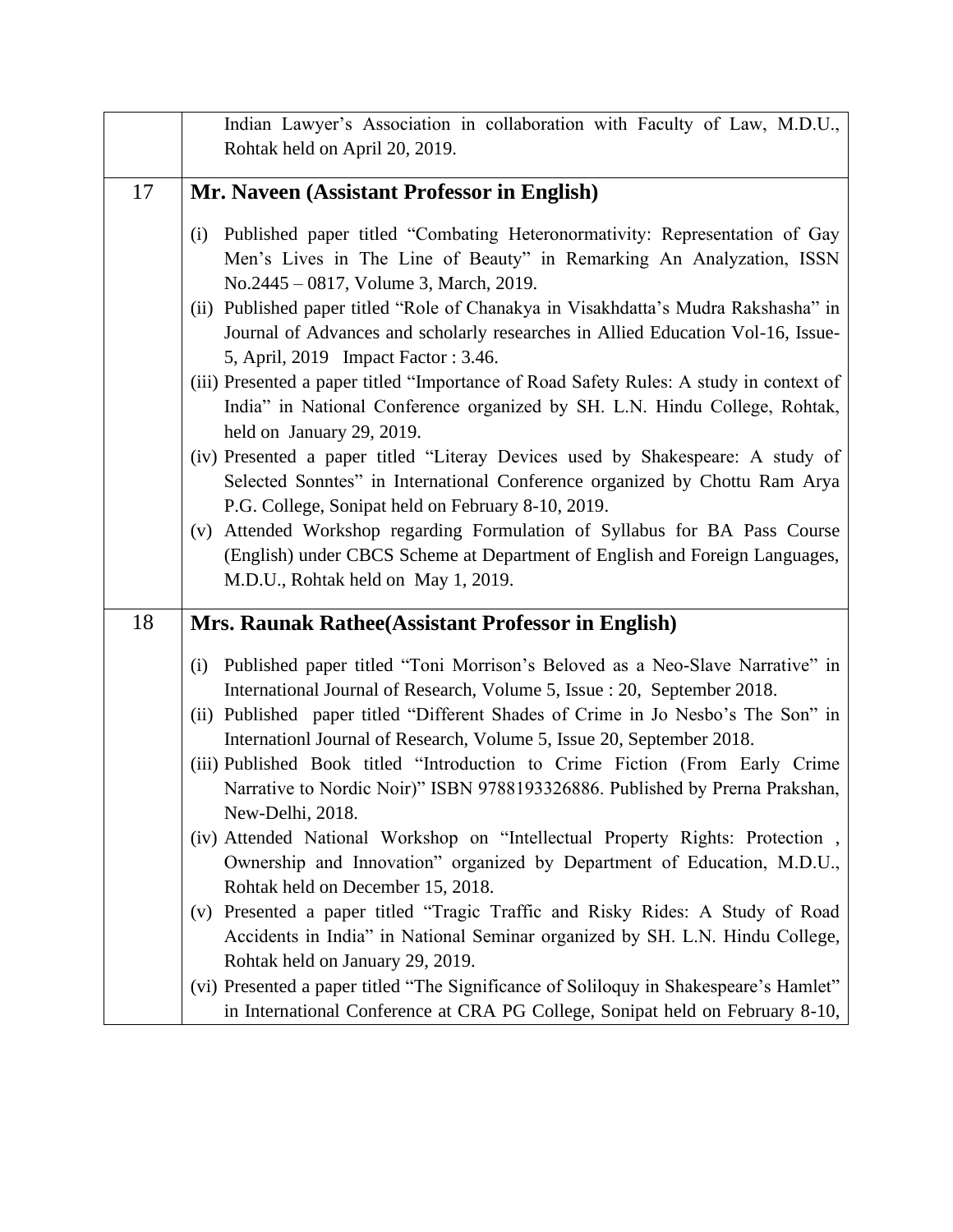|    | 2019.                                                                                                         |
|----|---------------------------------------------------------------------------------------------------------------|
| 19 | Mrs. Madhu Arora (Associate Professor in Hindi)                                                               |
|    | (i) Published paper titled "कबीर काव्य में साम्प्रादियता की समस्या" in European Journal                       |
|    | of Business and Social Sciences $ISSN - 2235 - 767X$ , International Refreed and                              |
|    | Indexed Journal for Research Publication with Impact Factor 6.76, UGC approved.                               |
|    | (ii) Acted as a chair person in National seminar on Road Safety : An Issue of National                        |
|    | Concern organized by Sh. L.N. Hindu College, Rohtak held on Jan 29, 2019.                                     |
| 20 | Dr. Anju Deshwal (Assistant Professor in Hindi)                                                               |
|    | (i) Presented a paper titled 'Road Safety management in current scenario' iin National                        |
|    | Seminar organized by Sh. L.N Hindu College Rohtak held on Jan 29, 2019.                                       |
|    | (ii) Presented a paper titled" संतजगजीवन दास की वाणी में मानवीय मूल्य" in International                       |
|    | Seminar organized by BM.M.U. heldU on 7, 2019.                                                                |
|    | (iii) Presented a paper titled "रामकाव्य और नारी का बदलाव " inin International                                |
|    | Seminarinternation seminaorganized by M.D. University, Rohtak, held on March                                  |
|    | 30, 2019.                                                                                                     |
| 21 | Mrs. Suman Lata (Assistant Professor in Hindi)                                                                |
|    | Published paper titled 'भारत में हिंदी का महत्व' in Chintan Research Journal<br>(i)                           |
|    | (International Referred ISSN 2229 - 7227, UGC approved, impact factor : 4.012.                                |
|    | Presented a paper titled 'Impacts of Road traffic Accidents in India' in National<br>(ii)                     |
|    | Seminar organized by Sh. L.N Hindu College Rohtak held on Jan 29, 2019.                                       |
|    | (iii) Presented a paper titled "हिंदी भाषा और साहित्य एक अधयन्न" National Seminar                             |
|    | organized by Baba Mastnath University, Rothak held on February 7, 2019.                                       |
|    | Attended Orientation Programme from 22.6.2019 to 12.7.2019 organized by<br>(iv)                               |
|    | B.P.S.M. Vishwavidyalaya, Khanpur kalan Sonipat.                                                              |
| 22 | Dr. Suman Rani (Assistant Professor in Hindi)                                                                 |
|    | (i) Published paper titled 'राजेश जोशी की कविता' in Indian Journal of Social                                  |
|    | Concerns Vol-8, Issue-33, April-June 2019, International Peer Reviewed Journal,                               |
|    | Impact Factor: 2.821.<br>(ii) Presented a paper titled " सड़क सुरक्षा के नियम व् उपयोगिता" India' in National |
|    | Seminar organized by Sh. L.N Hindu College Rohtak held on Jan 29, 2019.                                       |
|    | (iii) Presented a paper titled " संत जगजीवन दास की वाणी में मानवीय मूल्य" in National                         |
|    | seminar organized by Baba Mastnath University, rohtak held on February 7,                                     |
|    | 2019.                                                                                                         |
| 23 | Dr. Meenakshi Gugnani (Assistant Professor in Mathematics)                                                    |
|    | (i) Presented a paper titled 'Road Safety management in current scenario' in National                         |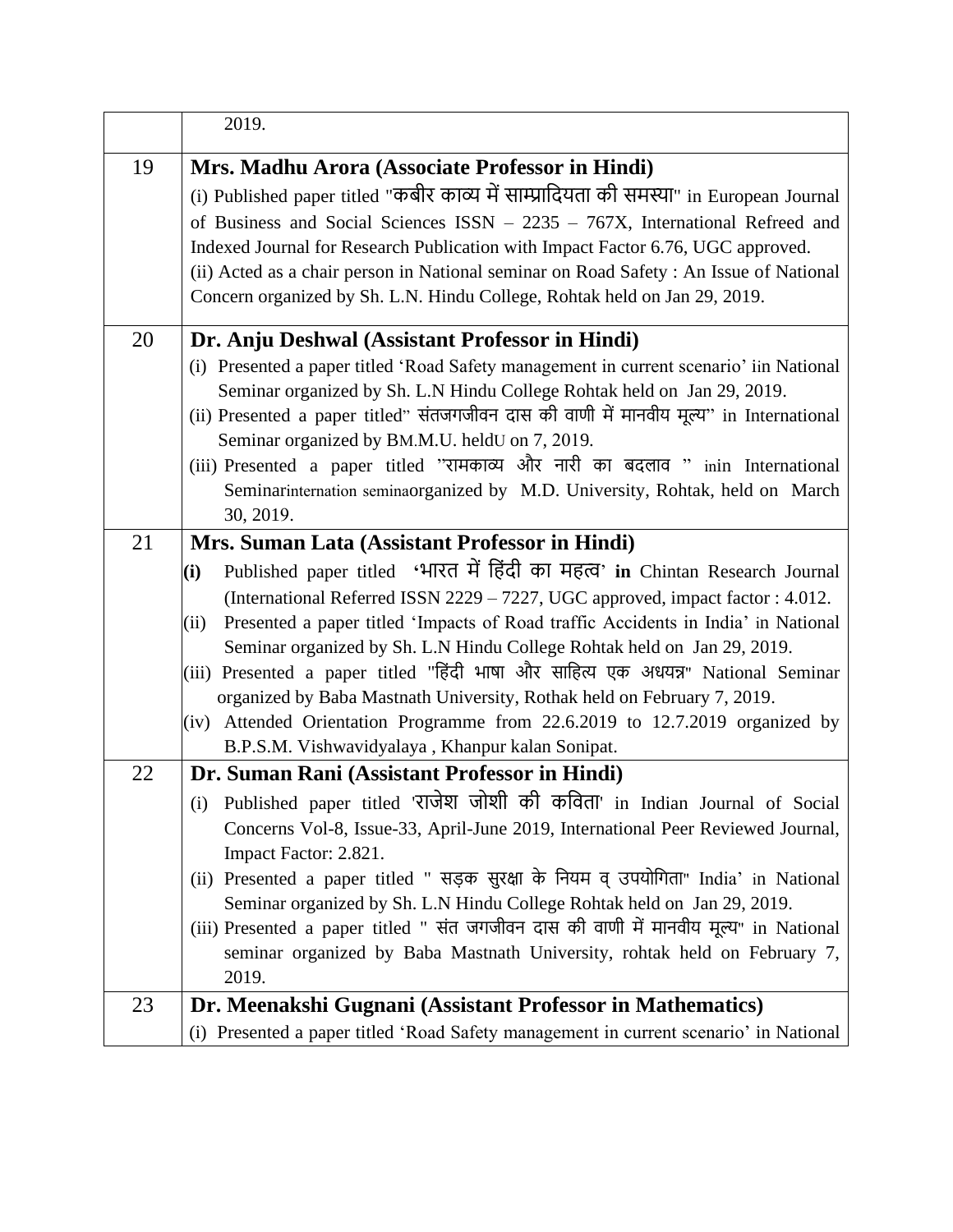|    | Seminar organized by Sh. L.N Hindu College Rohtak held on January 29, 2019             |
|----|----------------------------------------------------------------------------------------|
|    | (ii) Attended workshop on Women Wafety and Gender Sensitive Issue at Workplace         |
|    | organized by M.D.U, Rohtak Feburary 7, 2019.                                           |
|    | (iii)Presented a paper titled "Some fixed points results in Fuzzy Metric and Fuzzy     |
|    | Normed Spaces : A Survey" in National Seminar organized by Department of               |
|    | Mathematics, Hindu Girls College, Sonipat held on Feburary 23, 2019.                   |
|    | (iv) Attended and Participated in 21 days Interdisciplinary Refresher course organized |
|    | by faculty development centre, MDU, Rohtak from May, 15, 2019 - June 4, 2019.          |
|    |                                                                                        |
| 24 | Dr. Sunny Kapoor(Assistant Professor in Mathematics)                                   |
|    | (i) Published paper titled "Stochastic analysis of a base transceiver system           |
|    | considering traffic congestion and chances of hardware/software expansions" in         |
|    | International Journal of operational research in 2018, Volume 32, No.3.                |
|    | (ii) Presented a paper titled "Latest Measures and its effects for Road Safety adopted |
|    | by Traffic Police and Policy makers in India" in National Seminar organized by         |
|    | Sh. L.N. Hindu College, Rohtak held on January 29, 2019.                               |
|    |                                                                                        |
| 25 | Mrs. Preeti Sethi (Assistant Professor in Mathematics)                                 |
|    | (i) Published paper titled "Role of ICT in Agriculture with Mathematical Survey        |
|    | Page" in Maharaja Agrasen University Publication, ISBN - 10299/ISBN/2018/A.            |
|    | (ii) Published paper titled "Installation of Solar Power Plant based on Net Metering   |
|    | including Demand side Management" in International Journal of Scientific               |
|    | Research and Review, ISSN - 2279-543X, Impact Factor- 6.1.                             |
|    | (iii) Acted as a judge in Mathematics Quiz held at AIJHM College, Rohtak held on       |
|    | October 5, 2018.                                                                       |
|    | (iv)Presented a paper titled "Road Safety: Issues and Challenges" in National Seminar  |
|    | organized by Sh. L. N. Hindu College, Rohtak held on January 29, 2019.                 |
|    | (v) Presented a paper titled in National Conference organized by Department of         |
|    | Management, Maharaja Agrasen Institute of Technology held on November 3,               |
|    | 2019.                                                                                  |
| 26 | Mrs. Anil Kumari (Assistant Professor in Sanskrit)                                     |
|    | (i) Presented a paper titled 'Tragic Traffic and Risky Rides A study of Road Accident  |
|    | in India' in National Seminar organized by Sh. L.N Hindu College Rohtak held on        |
|    | Jan 29, 2019.                                                                          |
|    | (ii) Presented a paper titled 'मानव सभ्यता में रामायण की महता' in National Seminar     |
|    | organized by Department of Sanskrit, MDU, Rohtak held on March 30, 2019.               |
| 27 | Dr. Parveen Sharma (Assistant Professor in Sanskrit)                                   |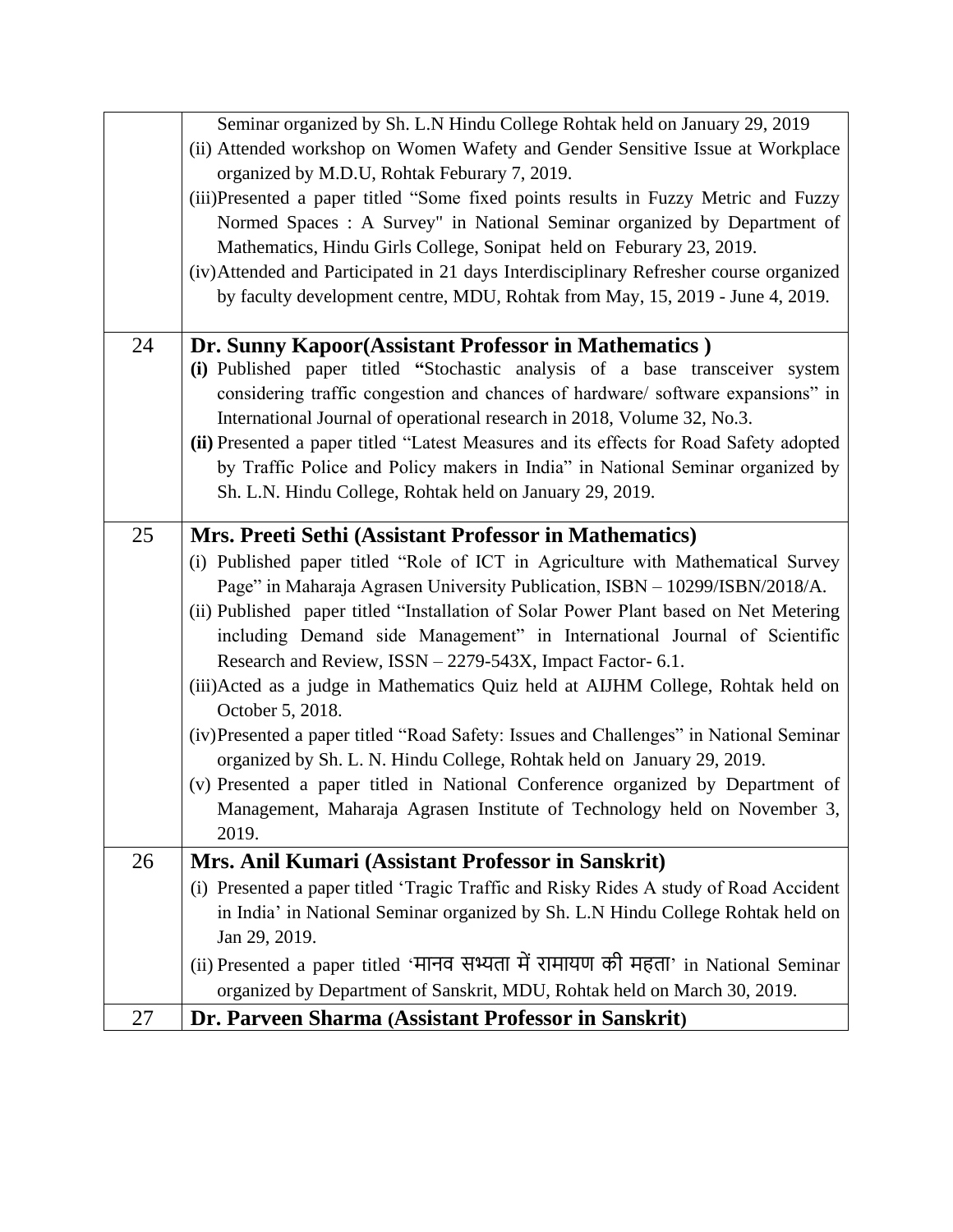|    | (i) Published paper titled "नैषधीयचरितस्य प्रथमसर्गस्य 'अण्' प्रत्ययान्तपदानां समीक्षणम्" in |
|----|----------------------------------------------------------------------------------------------|
|    | Journal of Advances and Scholarly Researches in Allied Education, Volume 16, Issue           |
|    | 4, March 2019, Internationally Indexed, Peer Reviewed and refreed Journal.                   |
| 28 | Mrs. Bandana Ranga (Assistant Professor in Economics)                                        |
|    | (i) Published paper titled "Sustainable Development: A Crucial factor from Economic          |
|    | Perespective" in European Journal of Business and Social Sciences, volume $-07$ ,            |
|    | issue $-$ 04 April, 2019, ISSN $-$ 2235 $-$ 767X, International Refreed and Indexed          |
|    | Journal for Research Publication with Impact Factor 6.76, UGC approved.                      |
|    | (ii) Presented a paper titled "First Aid: An Important Factor in Road Safety" in             |
|    | National Seminar organized by Sh. L.N. Hindu College, Rohtak held on January                 |
|    | 29, 2019.                                                                                    |
|    | (iii) Attended National Workshop on "Learning through case study method" organized           |
|    | by Department of Commerce, Government P.G. College for Women, Rohtak held on                 |
|    | February 17-19, 2019.                                                                        |
| 29 | Dr.Sandeep Kumar (Assistant Professor in Economics)                                          |
|    | (i) Published paper titled "Demonetization and its impact on Major Macro Economic            |
|    | Indicators in India" in European Journal of Business and Social Science, Issue-05,           |
|    | May 2019, ISSN - 2235:767X, Impact Factor: 6.76.                                             |
|    | (ii) Presented a paper titled "Status and Performance of Road infrastructure in India -      |
|    | Economic and Social aspects" in National Seminar Organized by Sh. L. N. Hindu                |
|    | College, Rohtak on January 29, 2019.                                                         |
|    | (iii) Presented a paper titled "Direct Marketing of Agro Products $-$ A Comparative          |
|    | Analysis" in International Conference, organized by the Department of Economics,             |
|    | MDU, Rohtak on March 11-12, 2019.                                                            |
|    | (iv)Acted as a Co-Chaired person in International Conference organized by                    |
|    | Department of Economics, MDU, Rohtak held on March 11-12, 2019.                              |
|    | (v) Presented a paper titled "Demonetization and its effects on Agriculture Labour $-$       |
|    | Case Study of other states' labor in Haryana" in National Seminar organized by               |
|    | Department of Economics, Swami Shraddhannand College, University of Delhi held               |
| 30 | on April 29-30, 2019.<br>Mrs. Chandana Jain (Assistant Professor in Economics)               |
|    | Published paper titled "An Analytical Study of Unemployment in India" in<br>(i)              |
|    | Research Review International Journal of Multidisciplinary ISSN- 2455-3085,                  |
|    | volume-4, issue-5, May 2019, Impact Factor: 5.214.                                           |
|    | (ii) Presented a paper titled "Banking Reforms: An Analytic Review" in International         |
|    | conference organized by Vaish Arya Kanya Mahavidyalaya, Bahadurgarh,                         |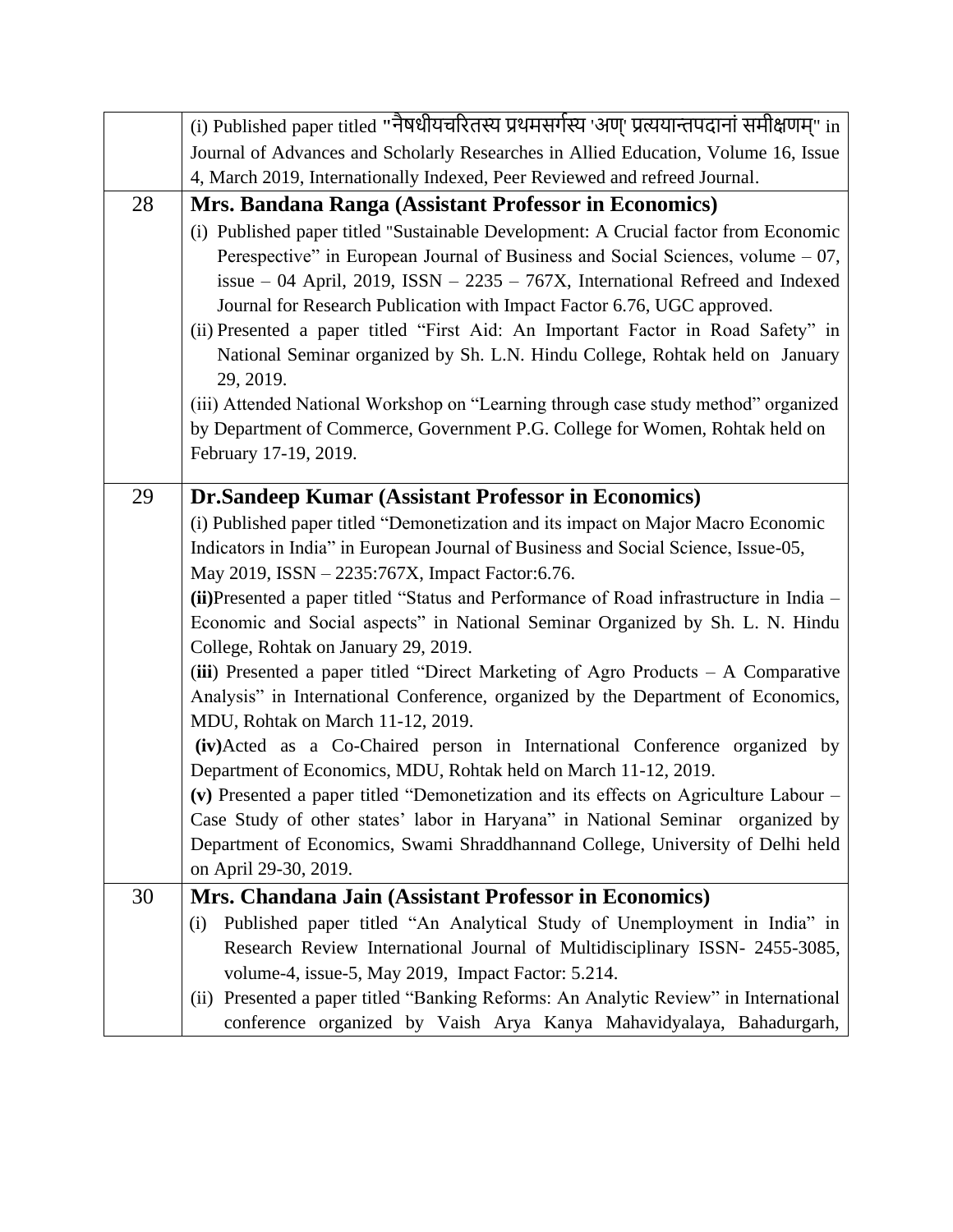|    | Haryana on February 9, 2019.                                                            |
|----|-----------------------------------------------------------------------------------------|
|    | (iii) Presented a paper titled "An Analytical study of Role of Intelligent transport    |
|    | System in Road Safety" in National Seminar organized by Sh. L. N. Hindu College,        |
|    | Rohtak held on January 29, 2019.                                                        |
|    | (iv) Attended a National Workshop on "Intellectual Property Rights: Protection,         |
|    | Ownership and Innovation" organized by department of Education, MDU, Rohtak             |
|    | held on December 15, 2019.                                                              |
|    |                                                                                         |
| 31 | Dr. Neelam Rathee (Assistant Professor in History)                                      |
|    | (i) Published paper titled ""Participation of Women in Quit India Movement" in          |
|    | European Journal of Business and Social Sciences, Volume - 06 Issue 12:                 |
|    | December 2018.                                                                          |
|    | (ii) Published paper titled "Women Empowerment in Haryana: A Study of Educational       |
|    | Dimension" in European Journal of Business and Social Science, ISSN- 2235-              |
|    | 767X, Volume- 02 February, 2019.                                                        |
|    | (iii) Presented a paper titled "Road Safety in Haryana: An Overview" in National        |
|    | Seminar organized by Sh. L.N. Hindu College, Rohtak held on January 29, 2019.           |
|    | (iv) Presented a paper titled "हरियाणा में पंचायत राज : एक अधयन्न" in Regional Seminar  |
|    | organized by Dept. of Public Administration, MDU, Rohtak held on March 29,              |
|    | 2019.                                                                                   |
|    |                                                                                         |
| 32 | Dr. Hardeep Singh (Assistant Professor in History)                                      |
|    | (i) Published paper titled "कुषाण कालीन काष्ठ शिल्प" in Kurukshetra University          |
|    | Research Journal.                                                                       |
|    | (ii) Presented a paper titled " A Public Health Concern" in National Seminar            |
|    | organized by Sh. L.N. Hindu College, Rohtak held on January 29, 2019.                   |
|    |                                                                                         |
| 33 | Dr. Rajni Kumari (Assistant Professor in Political Science)                             |
|    | (i) Published paper titled "Swach Bharat Abhiyan : A Need of the Hour for making        |
|    |                                                                                         |
|    | India Clean" in Chintan Research Journal (International Referred ISSN 2229 -            |
|    | 7227, UGC approved, impact factor 4.012), Volume 31 July to September 2018.             |
|    | (ii) Published paper titled "Road Safety: A Major Concern and Need of The Hour" in      |
|    | Chintan Research Journal (International Referred ISSN 2229 - 7227, UGC                  |
|    | approved, impact factor 4.012), Volume 32 October to December 2018.                     |
|    | (iii) Attended 31 <sup>st</sup> Orientation Program (4 Weeks) from November 20, 2018 to |
|    | December 18, 2018 organized by UGC - HRDC, BPS Mahilya Vishav                           |
|    | Vidhalaya, Khanpur-Kalan (Sonipat).                                                     |
|    | (iv) Delivered an Extension Lecture on "Role of Youth in Building Nation" organized     |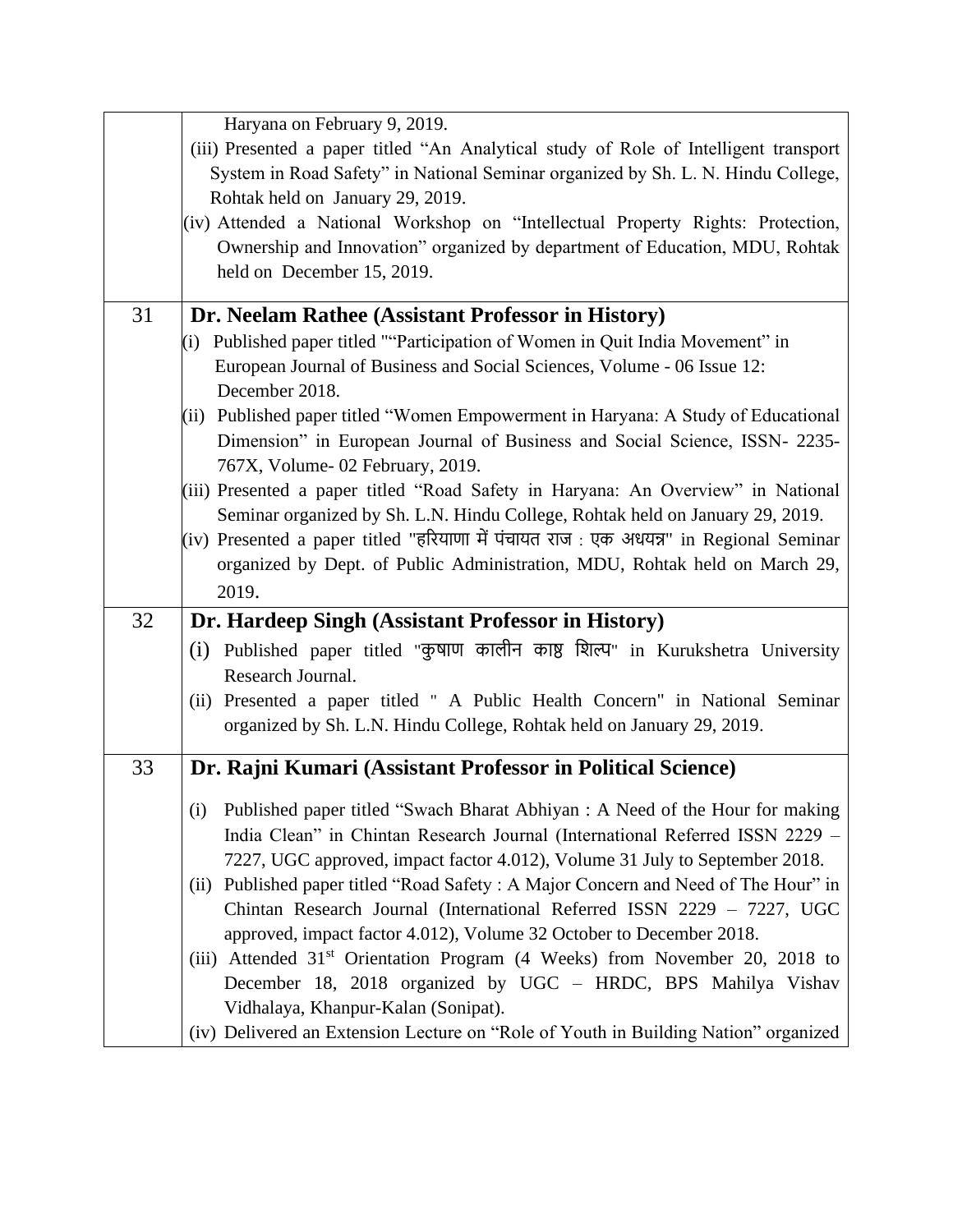|    | by S.S.R.R. High School, Jindran, Kalanaur, Rohtak held on September 26, 2018.                                                                          |
|----|---------------------------------------------------------------------------------------------------------------------------------------------------------|
|    | (v) Attended Orientation Workshop on "Start-up India" organized by Pt. NRS                                                                              |
|    | Government College, Rohtak held on October 26, 2018.                                                                                                    |
|    | (vi) Attended National Workshop on "Intellectual Property Rights Protection"                                                                            |
|    | organized by MDU Rohtak held on November 3, 2018.                                                                                                       |
|    | (vii) Presented a paper titled "Status of Women in Indian Society" in National Seminar<br>organized by MDU, Rohtak held on November 17, 2018.           |
|    | (viii) Presented a paper titled "Environmental Protection for Future Generation" in                                                                     |
|    | National Seminar organized by Pt. NRS Govt. College, Rohtak held on January,                                                                            |
|    | 24-25 2019.                                                                                                                                             |
|    | (ix) Presented a paper titled "Road Safety Management in Current Scenario" in                                                                           |
|    | National Seminar on "Road Safety: An Issue of National Concern" organized by                                                                            |
|    | Sh. L. N. Hindu College, Rohtak held on January 29, 2019.                                                                                               |
|    | (x) Attended International Workshop on "Intellectual Property Rights" organized by                                                                      |
|    | MDU, Rohtak held on February 11, 2019.                                                                                                                  |
|    | (xi) Presented a paper titled "Production Oriented Farmer Friendly Policy to Boost                                                                      |
|    | Sustainable Agricultural Production" in International Seminar organized by                                                                              |
|    | MDU, Rohtak. held on February 21, 2019.                                                                                                                 |
|    | (xii) Presented a paper titled "Impact of the Social Environment on Personal                                                                            |
|    | Development" in National Seminar organized by Govt. College for Women,                                                                                  |
|    | Murthal, Sonepat held on February 23, 2019.<br>(xiii) Presented a paper titled "Road Safety through 5 E's i.e. Education, Enforcement,                  |
|    | Engineering, Environment And Emergency Services" in National Seminar                                                                                    |
|    | organized by Pt. NRS Govt. College, Rohtak held on March 14, 2019.                                                                                      |
|    |                                                                                                                                                         |
| 34 | Mrs. Promila Yadav (Assistant Professor in History)                                                                                                     |
|    | (i) Published paper titled "पंचायती राज व्यवस्था में महिला सशक्तिकरण" in अक्सर',                                                                        |
|    | International Refreed and Indexed Journal for Research Publication Volume ISSN:                                                                         |
|    |                                                                                                                                                         |
|    | 22782338, Impact Factor-5.2 UGC Approved Vol. April 13, 2019                                                                                            |
|    | (ii) Presented a paper titled "गाँधी जी के विचारो की वर्तमान काल मई प्रसंगिता" in National                                                              |
|    | seminar organized by University of Rajesthan, Jaipur held on December 21-22,                                                                            |
|    | 2018.                                                                                                                                                   |
|    | (iii) Presented a paper titled "सड़क सुरक्षा के नियम और उपयोगिता in National Seminar                                                                    |
|    | organized by Sh. L.N. Hindu college, Rohtak held on January 29, 2019.                                                                                   |
|    | (iv) Presented a paper titled "Women's Participation in Economic and Social<br>Development in South Asia: Role, Status and Challenges" in International |